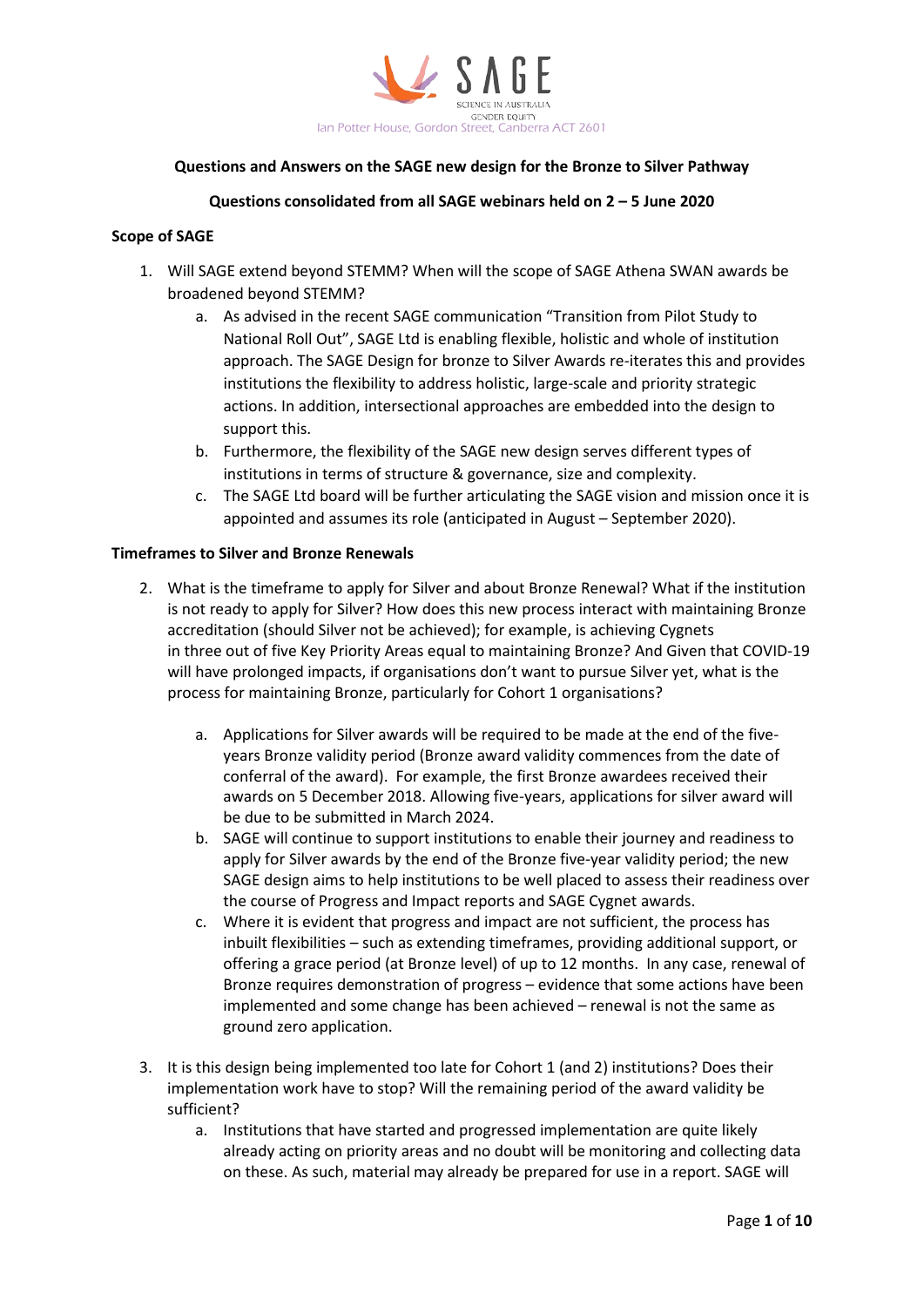

roll out guidance and training around September 2020 – we would welcome the opportunity to work with institutions that have been progressing their implementation to test the guidance and templates for Cygnet reports.

- b. By no longer pursuing departmental awards, we have improved the utility of the validity period.
- 4. Will SAGE have a phased call for Silver that institutions apply for?
	- a. No. Institutional Bronze Awardees can apply when they have completed Progress and Impact Reports for five Key Priority Areas and have achieved 5 SAGE Cygnet Awards. (within the 5-year bronze award validity period).

#### **Athena SWAN Departmental Awards and SAGE Cygnet Awards**

- 5. Will institutions be able to apply for Departmental Awards and When will the Departmental Award guidance be released?
	- a. SAGE new design removes Departmental applications and awards. That is; these awards will not be available under the SAGE approach.
	- b. SAGE design introduces a new approach for the bronze to silver awards that creates flexibility for institutional Bronze awardees to customise their own journey to an Institutional Silver Award through both organisation-wide AND local area actions (which may reflect the UK's Department structures).
- 6. Does a Cygnet count as a Departmental Award? Will members need a Departmental Award to be eligible to apply for Silver?
	- a. No. The SAGE Cygnet Awards are not Departmental awards and do not count as such. As noted at Q3 above, new design removes Departmental applications and awards and as such they do not apply as part of the eligibility to apply for Institutional Silver.
- 7. Does the new design mean that individual faculties/schools do not have to go through the intensive data collection process required for a [UK-style] Departmental Award?
	- a. The removal of Departmental Awards removes the UK-style approach and application process.
	- b. The SAGE new design introduces a fit-for-purpose approach whereby Progress and Impact reports will be prepared by institutional Bronze awardees when sufficient evidence can be demonstrated for each of five Key Priority Areas defined from the institutional Bronze award application.
	- c. Data and evidence will be collected on actions grouped within each of the 5 Key Priority Areas. Under this approach, Key Priority Areas may be decided that address organisational sub-units with specific challenges. These may be considered as reflecting the UK style Department but may also be defined differently based on the institution's structure and needs as. Data and evidence gathering will centre on actions that aim to drive local change within a particular Key Priority.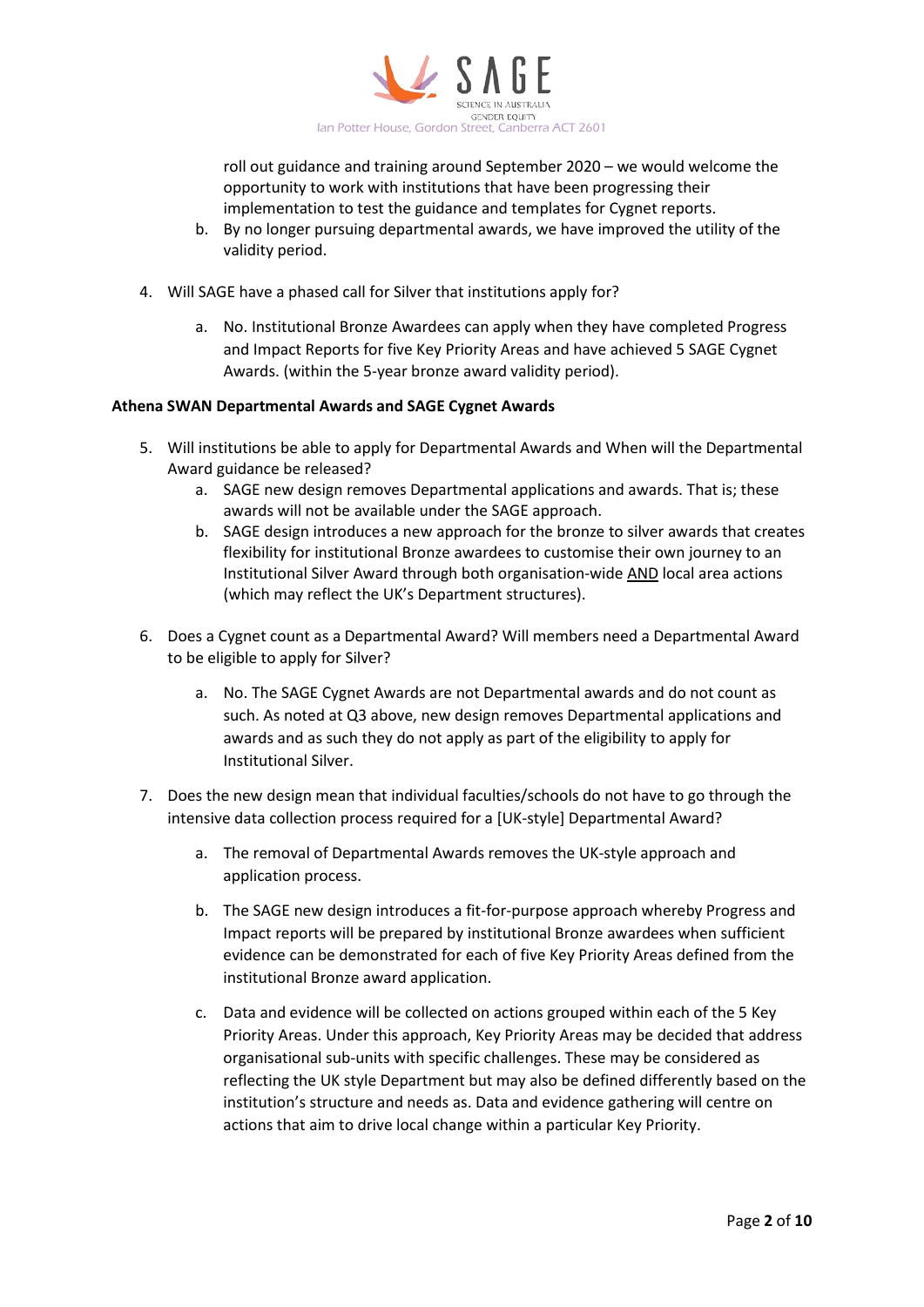

- 8. Is the UK getting rid of Departmental Awards too?
	- a. Advance HE is in the process of detailing its approach to acting on the recommendations arising from the review of Athena SWAN. An overarching response to the review's recommendation can be viewed at [\[https://www.advance](https://www.advance-he.ac.uk/charters/athena-swan-charter/advance-he-response-recommendations-independent-review-athena-swan)[he.ac.uk/charters/athena-swan-charter/advance-he-response-recommendations](https://www.advance-he.ac.uk/charters/athena-swan-charter/advance-he-response-recommendations-independent-review-athena-swan)[independent-review-athena-swan\]](https://www.advance-he.ac.uk/charters/athena-swan-charter/advance-he-response-recommendations-independent-review-athena-swan).
	- b. A number of the review's recommendations propose reforms to the Departmental Awards in the UK, including removing the requirement for majority of departments to have achieved a departmental award before an institution could apply for institutional silver.
- 9. Is there a risk that Advance HE will not endorse SAGE's Silver pathway model? What will happen if they refuse to let SAGE associate the Athena SWAN brand with the proposed pathway? Will SAGE separate from Advance HE and create its own brand for these awards?
	- a. SAGE has and continues to work closely and collaborate with Advance HE consistent with its licence agreement and the broader collaboration to support the objectives of the Athena SWAN Charter and its international recognition.
	- b. The new SAGE design has been carefully developed to reduce the burden of the process whilst also maintaining and upholding the rigour and reputation of Athena SWAN.
	- c. SAGE has briefed and shared the new design with Advance HE and will formalise this in keeping with the partnership and collaboration. It is noted that SAGE has indeed introduced variations and improvements to the Athena SWAN process during the Pilot phase and that were well supported by Advance HE.
	- d. In publishing their response to the Athena SWAN review recommendations, the CEO of Advance HE, Ms. Alison Johns, confirmed that the review of the UK's Athena SWAN has no compulsion for change by other nations that have adopted and adapted Athena SWAN.
- 10. What is the difference between a Cygnet Award and a Departmental Award?
	- a. Athena SWAN in the UK has awards for both Institutions and Departments (that are part of the institutions). The approach in the UK requires an institution to achieve an institutional Bronze award prior to its Departments being able to apply for Departmental Awards.
	- b. The application and process for both types of awards are similar with a few differences including that Departmental award application introduce greater granularity for data; data are focused on the specific disciplines/staff/students comprising the department; and examine the implementation of institutional policies.
	- c. The UK's Departmental awards also require up to two years to prepare an application, which culminates in an Action Plan specific for the Department.
	- d. The SAGE Cygnet Awards are based on Progress and Impact Reports prepared from Key Priority Areas defined from the Institutional Bronze Award Action Plan. As such, they build on and complement holistic, large-scale and priority strategic actions across the institution.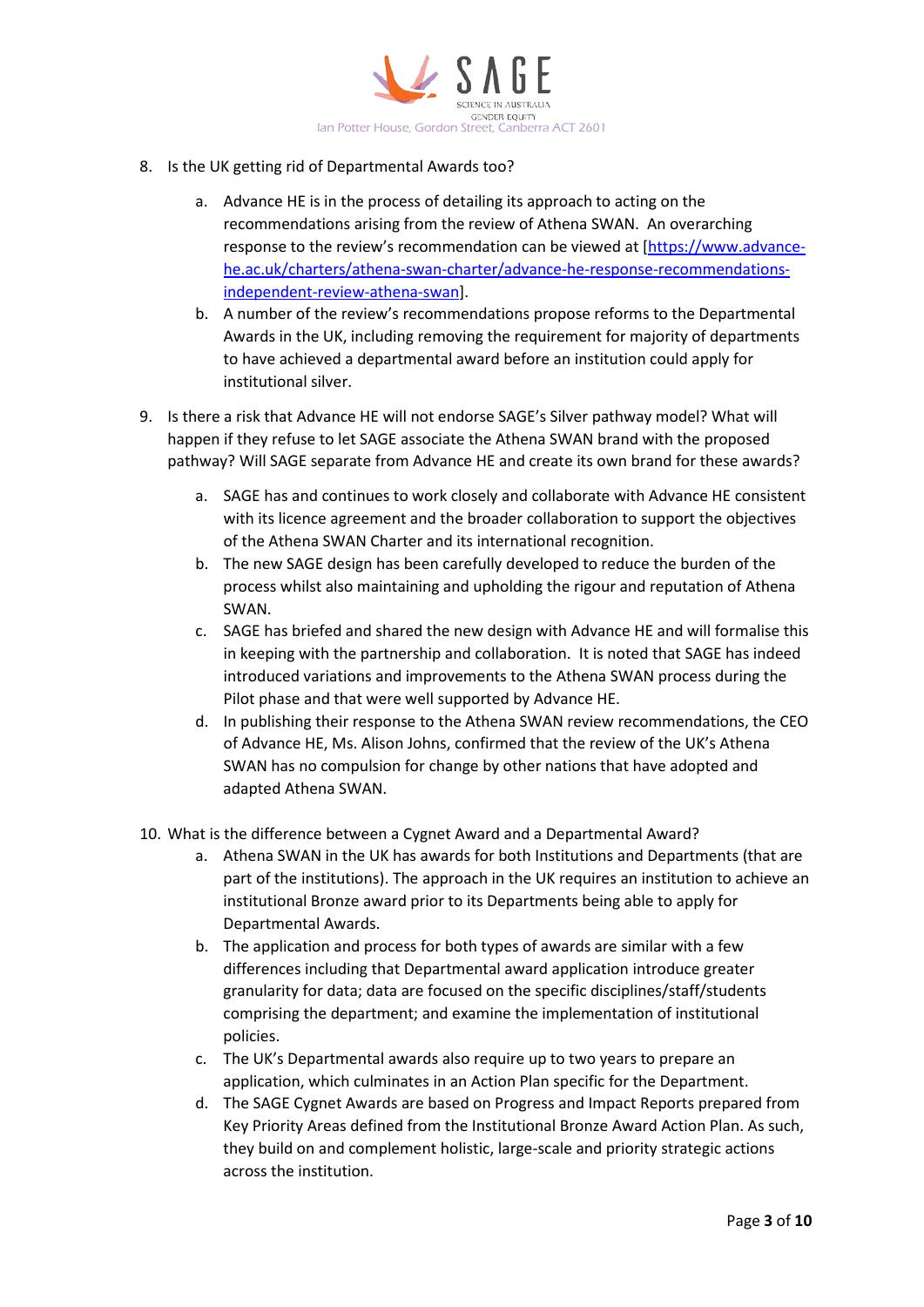

### **Key Priority Areas**

- 11. Do Key Priority Areas need to be pre-approved by SAGE, or is it up to the institutions? Can someone review my priority areas before implementing them to know that what I have developed is enough?
	- a. Key Priority Areas do not require pre-approval by SAGE. Institutions are best informed on their priorities and have sole discretion to decided these.
	- b. SAGE will assist with advice and guidance and will also identify 'critical friends' to help.
- 12. Can you give us a sense of how you define a sub-unit, or is that up to us?
	- a. Institutions have flexibility to define their sub-unit. These could be akin to a department/faculty or school, a specific discipline within one of these structures, or groups of staff/students that may be particularly impacted by challenges and/or barriers to gender equity, diversity and inclusion. In some cases, these may also be areas of best practice in gender equity, diversity and inclusion.
	- b. Institutions will be able to seek advice from SAGE to inform their approach.
- 13. Are the Key Priority Areas going to be sub-sets of actions from the Bronze action plan, or could actions that were **not** part of the Bronze action plan, but emerged later, be included in a Progress and Impact Report?
	- a. Yes. A key principle of the SAGE new design is the opportunity to recognise:
		- i. critical evaluation and learning from actions that did not achieve desired outcomes; and
		- ii. developments beyond those described in the action plan that may arise from local innovation; are recognised and built on good practice in the sector; or were initiated locally due to changing circumstances (eg restructuring).
- 14. If I change an action or milestone in my Bronze action plan (e.g. if we found a more effective solution), do I have to provide a rationale for doing so, and where should I do this?
	- a. Yes. Institutions can change actions or milestones (see answer to question 13) from the institutional Bronze Award Action Plan. Incorporating explanation to this effect is important in the context of assessing the current state of gender equity, diversity and inclusion and be made as part of the silver application (Retrospective element 2, Part B of the SAGE new design).
- 15. How big does a Key Priority Area need to be? How many actions from the Bronze application should it cover? What happens to the actions from my pre-Cygnet Bronze action plan that aren't included in any of my 5 Key Priority Areas? Do I drop them?
	- a. When shaping action plans into Key Priority Areas, institutions need to consider their strategic priorities and the timeframes they have set to achieve actions. They also need to consider how actions fit and interlink within a priority area.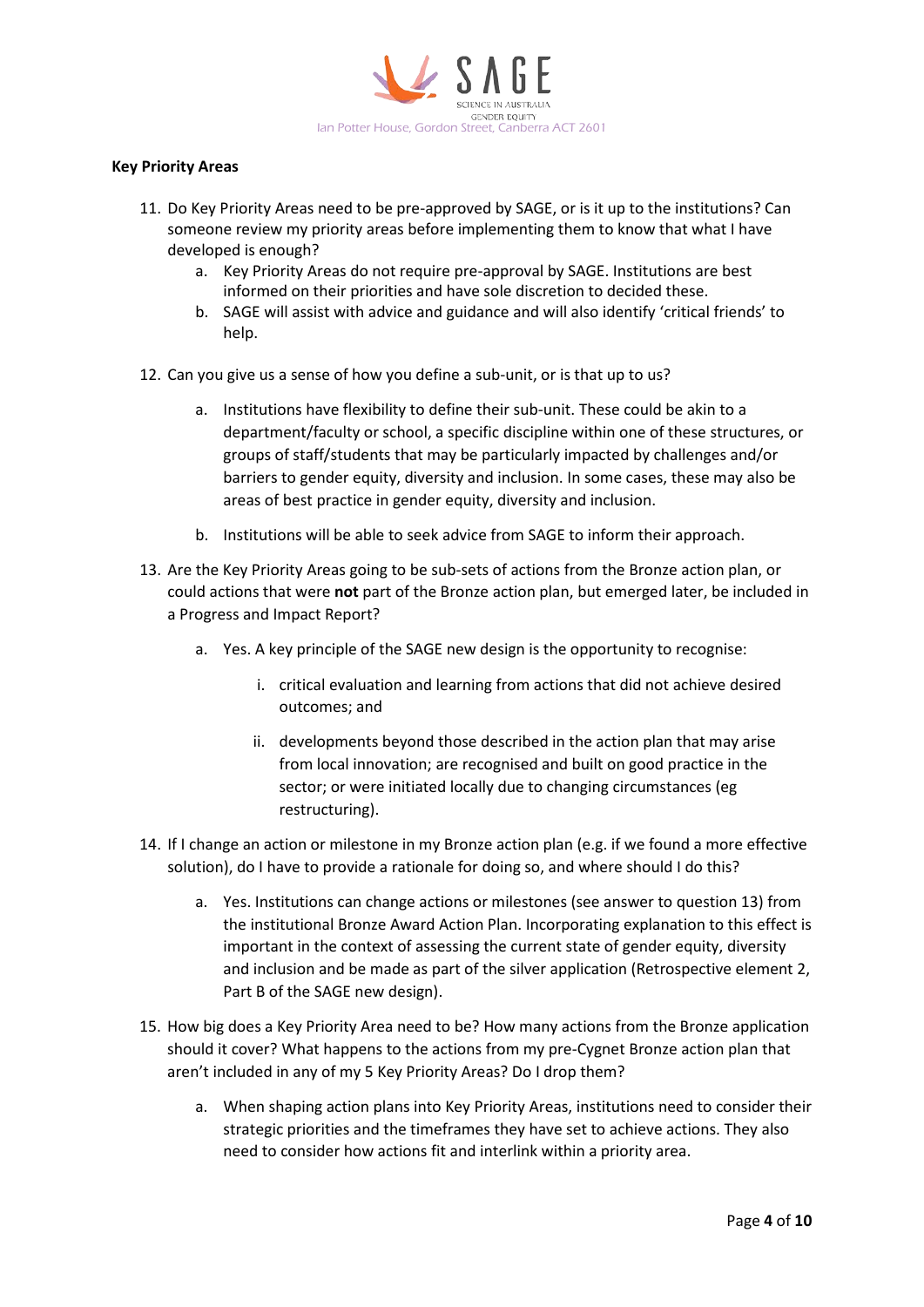

- b. It is understandable that not all actions may be addressed through the five Key Priority Areas and in the timeframe between Bronze and Silver. The UK's Athena SWAN experience shows this to be the case under the UK's process.
- c. Actions from the institutional Bronze Award Action Plan that do not get incorporated into any of the five Key Priority Areas will be considered and addressed as part of the silver application assessment (Retrospective element 2, Part B of the SAGE new design). In this process, institutions will be able to consider how their five Key Priority Areas and Cygnet Awards have shaped the gender equity, diversity and inclusion and assess the continued relevance of and any changes that may be required for those other actions that remain on the Bronze Action plan.
- d. The Silver application will contain guidance, to be developed in consultation with SAGE members, to assist in this.
- 16. Can a priority area be comprised of one action?
	- a. There may be a few or large number of actions that fit under one key question within you action plan (eg. can be collated into a priority area or framework approach)– you may have already identified this when your action plan was developed, or you may indeed further refine this now as part of identifying key priority areas. The key approach is to consider what they are, how they interlink, etc. Again, SAGE will guide and advise on the approach.
	- b. If it is one action, provide evidence for that and rationale for what make one action a key priority.
- 17. Is the SAT going to be a core part of the Silver application pathway again, like it was for Bronze?
	- a. The Silver application form and guidance is being refined to reflect SAGE members' feedback on the Bronze application and embed learning from the Pilot period. We have captured good experiences and insights on the SAT process and make up, some of which highlighted models to avoid and these learnings will be addressed in the Silver application (and the Bronze).
	- b. SAGE is aware that institutional Bronze awardees are also now reforming or disbanding the SAT as they progress with implementation of action plans – this change responds to a number of factors including difference in the task, the responsibilities and accountabilities and the respective roles across institutions.
	- c. The key requirements in approaches such as SAT or alternative structures relate to the need to:
		- i. demonstrate effective engagement and consultation across the institution and to evidence that staff (and students) have been afforded the opportunity to be involved in and contributed to the change journey;
		- ii. effective governance and accountabilities to support and resource actions and assure effective implementation.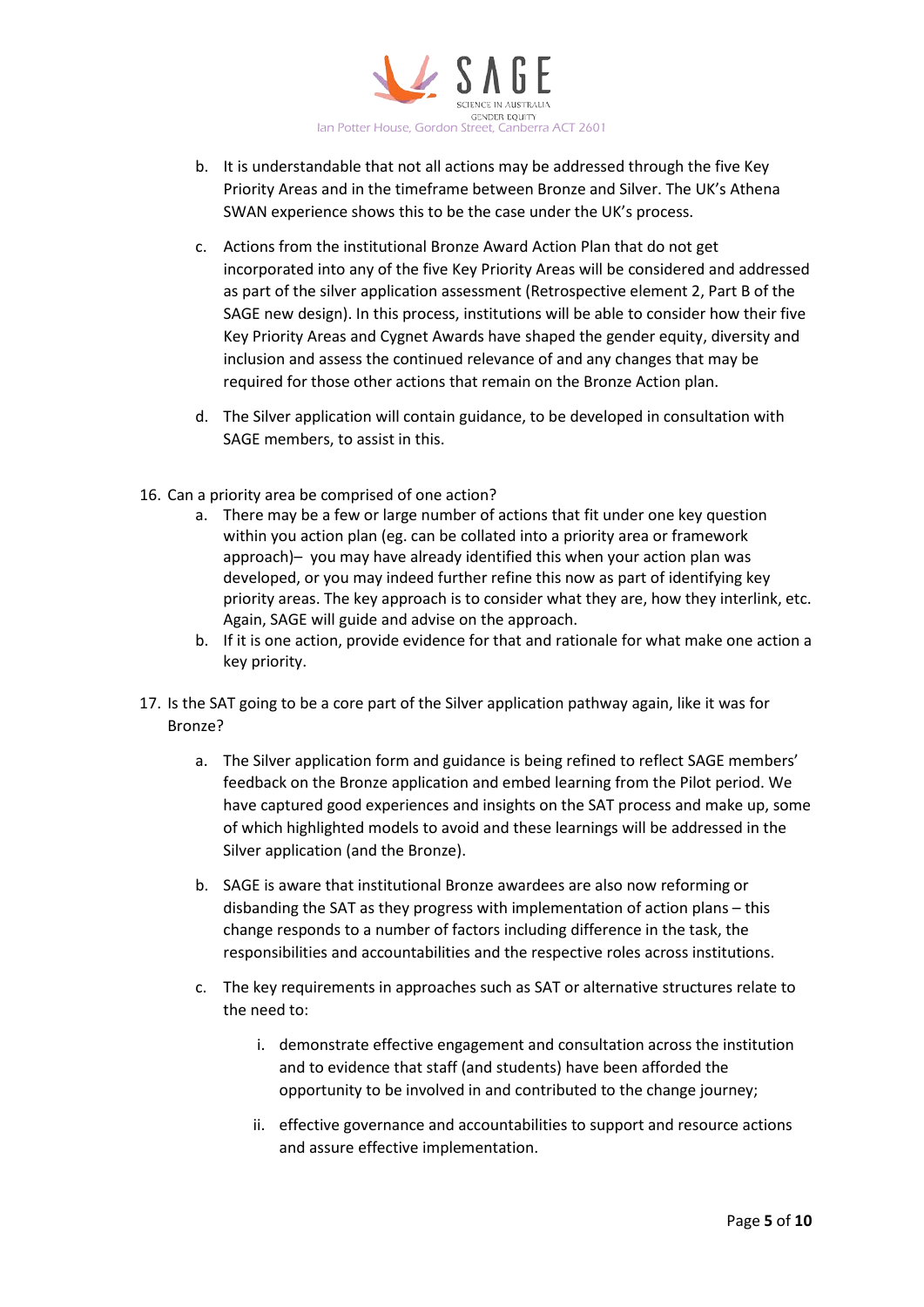

- d. SAGE will introduce improvements to the Silver application that deliver flexibility and suit institutional existing structures, which will be informed by consultation with SAGE members.
- 18. How will the new application form integrate sections such as Intersectionality and Indigenous staff/students to create a smoother narrative?
	- a. As noted in the answer to the preceding question (16), SAGE will progress refinements to the SAGE application in consultation with the SAG members. Both elements are critical and have been given close attention to embed improvements from SAGE Pilot learnings.
- 19. How do I complete current state of gender equity, diversity and inclusion?
	- a. The Silver award application form will be similar to the bronze application; as such, you will be required to complete the application guided by a series of questions and/or data sets to be reported on. Some of these would already be addressed in your 5 Cygnet awards – if so, do not repeat or re-write, you can simply cite the report. For others, you may want to provide an overarching summary of highlights from your Cygnet reports and/or explain the situation; that is, where is your institution now, why and where to from there? Eg. Any changes in priority areas will be addressed in this part - what may have been a priority pre-COVID may no longer be after? Capture the learnings and explain the change. Focus on the key areas that will make the most change. Any and all actions will naturally be addressed as part of your current state.
- 20. How is the Silver pathway going to intersect with the pathway to Gold?
	- a. The SAGE new design is developed to continue to serve the journey to Gold award. By focusing on Key Priority Areas that are defined from action plans, the approach continues to support holistic, large-scale and strategic actions and prioritises outcome and impact.
	- b. In addition, as is the case in the UK's definition of "Beacon" status as a requirement for Gold, the design enables promotes innovation in practice through collaboration between institutions. It also supports focus on sustainable impact, which is required for the level of change needed for Gold awards.

## **Progress and Impact Reports – SAGE Cygnet Awards**

- 21. What is significant progress/impact?
	- a. This is the evidence to demonstrate achievement of most/all of the success measures identified and explanation of rationale of why the institution has not reached all these measures.
	- b. SAGE will be working closely with SAGE members, and informed by models of good practice, to finalise the guidance and technical specifications that inform the development of the Progress and Impact Reports and their assessment by expert reviewers.
	- c. The SAGE Data framework will also be of relevance to this it will require definition of sets of metrics to inform the assessment of progress and impact nationally. However, it is important to recognise that the Athena SWAN, and the new SAGE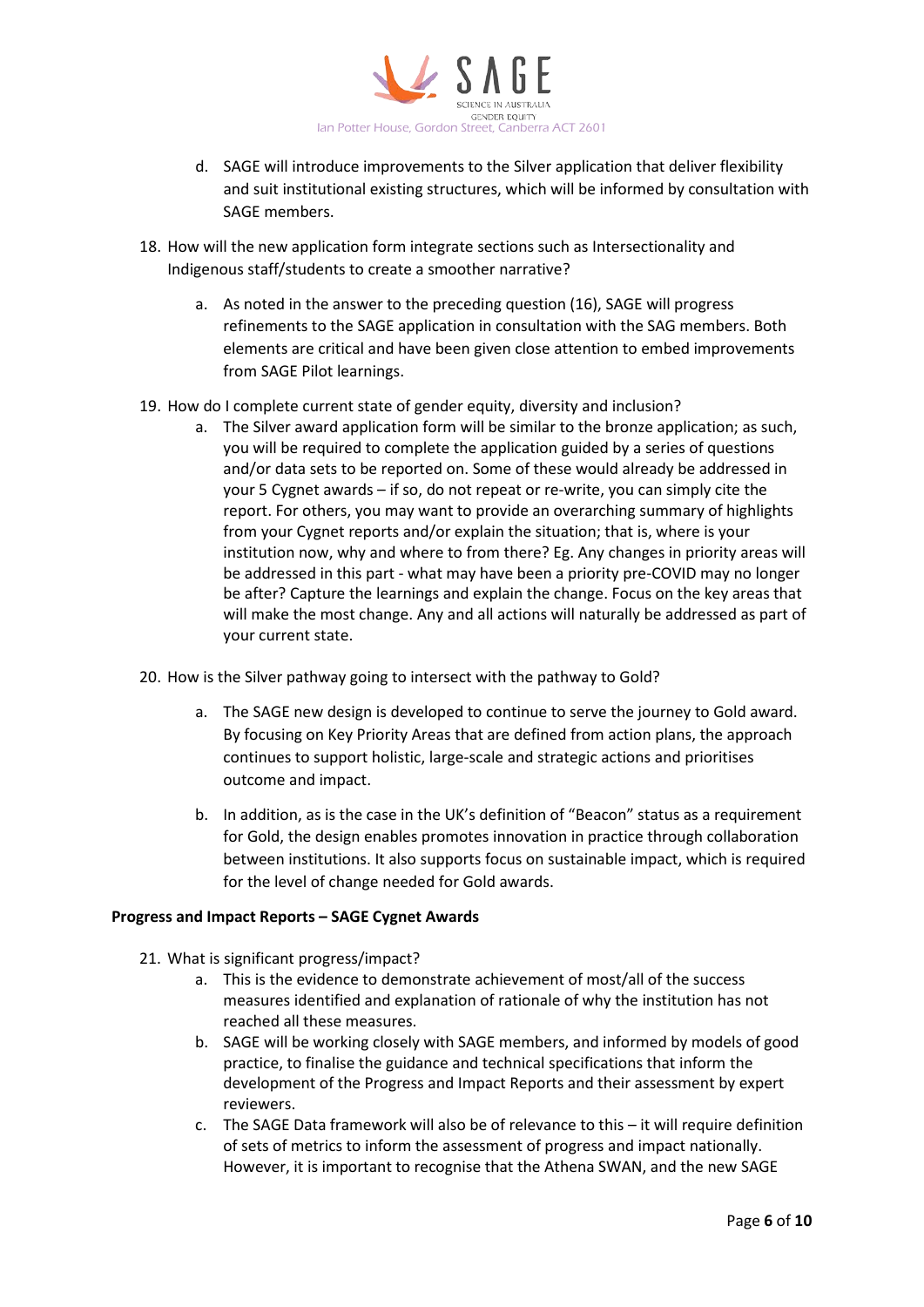

design, are a flexible – as such, progress and impact are always assessed relative to the institution.

- 22. Do I have to pay for a Cygnet?
	- a. No. the institutional subscription fee is all inclusive.
- 23. Can we choose a non-STEMM subunit as a Key Priority Area?
	- a. Yes, if it is a strategic priority for your institution.
- 24. Can a Sub-unit initiate the SAGE Cygnet Award process?
	- a. A subunit (eg. department or faculty, or part of) can discuss its gender equity, diversity and inclusion challenges with its parent institution and agree how to incorporate that as a Key Priority Area to be considered for a SAGE Cygnet award. However, only the subscribing institution is responsible for submitting the Progress and Impact Report for a Cygnet award. SAGE will not accept applications for Cygnet awards directly from organisational subunits.
- 25. Do Cygnets require a mix of organisational and sub-unit Key Priority Area examples?
	- a. The Progress and Impact Reports for Cygnet Awards will be required for organisation-wide and organisational sub-unit Key Priority Areas. Institutions will be required to have a minimum of one for each but are free to decide the remaining from either domain.
	- b. A mixed Key Priority Area, and a Progress and Impact, are not required under the SAGE design.
	- c. However, SAGE will consult closely with MRIs and PFRA on the need to finetune this approach to ensure adapting the organsiational sub-unit to their respective organisational structures.
- 26. When do we submit our report for Cygnet? Is it up to the institutions when they submit these reports, or will SAGE issue guidelines for this?
	- a. Progress and Impact Reports can be submitted anytime during the bronze award validity period. These Reports may be submitted individually or together. It is important that these reports demonstrate sufficient evidence of progress and impact when they are submitted.
	- b. Institutions are empowered to determine when to do so, and they will be able to seek advice from SAGE to guide them in formulating their decision.
- 27. Is there a mandatory waiting period between receiving Bronze and submitting the first Progress and Impact Report? How will we ensure that these reports reflect sustained impact, and not one-off or short-term improvements in gender equity, diversity and inclusion?
	- a. There is no mandatory waiting period to submit a Progress and Impact Report. Preparation and submission of these reports will be informed by demonstration of sufficient evidence for each Key Priority Area.
	- b. Sustained impact is an important aspect of these reports, which will be detailed as part of the guidance and technical specifications to be developed for these reports.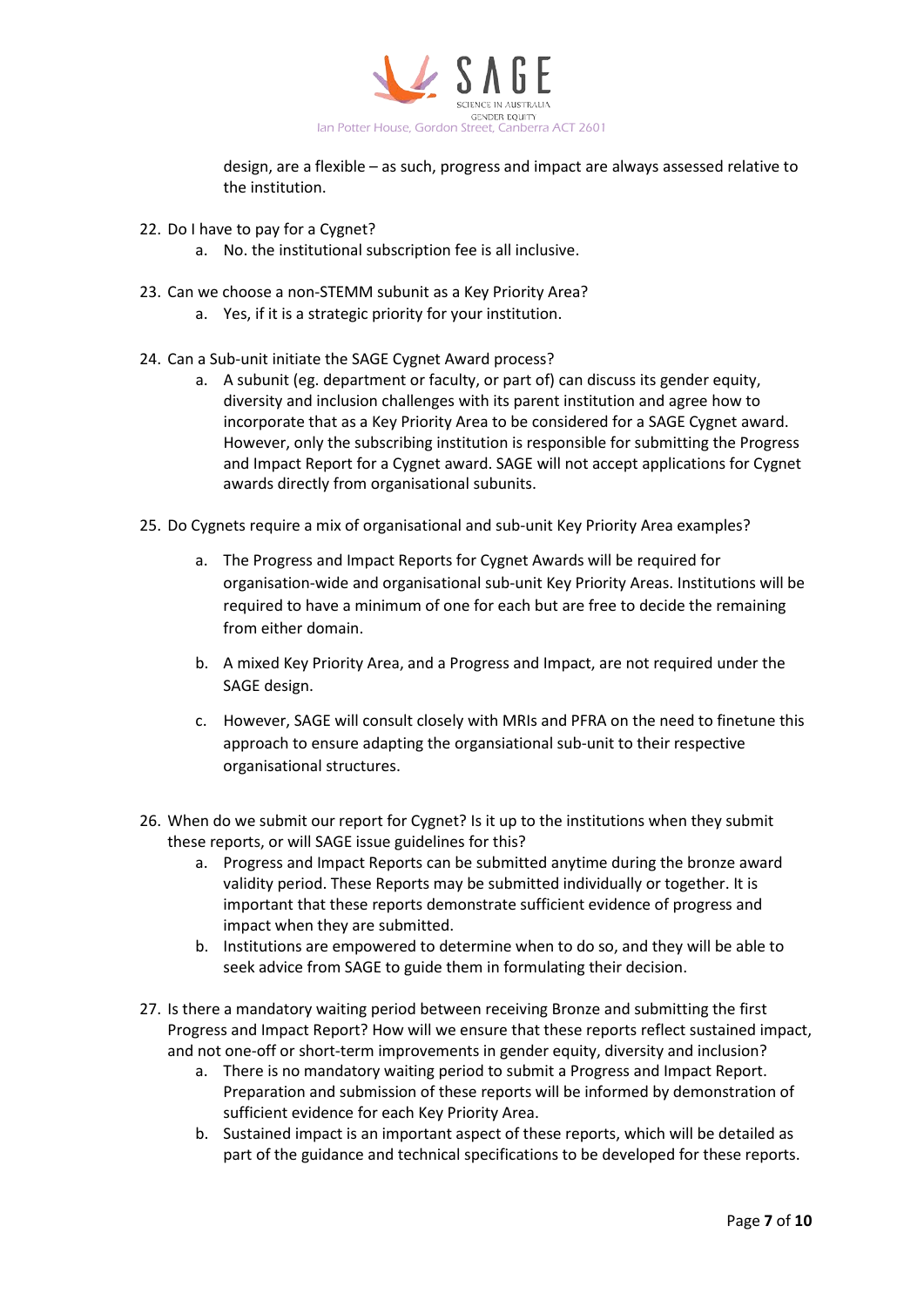

This guidance will be developed in close consultation with SAGE members and expertise from across the sector.

- 28. What happens if I submit all five reports for Cygnets at the same time as application?
	- a. You cannot these reports must be submitted, and the certification and conferral of the Cygnet Award completed before the application for silver is made.
	- b. The timing should consider the amount of time an institution will require to prepare the silver application (that is, the retrospective element 2 and prospective element) – both of which will be informed by the 5 Key Priority Areas and their respective reports.
- 29. What happens if I fail in one or more report for Cygnet? Can I resubmit? Is there a limit on how many times I can resubmit?
	- a. SAGE appointed expert reviewers will provide feedback and SAGE will support applicants with advice/guidance to incorporate the feedback so as to ensure that their actions on the feedback achieve the Cygnet award. Guidance on the development of the Progress and Impact Report for a Cygnet award will be prepared in close consultation with the sector  $-$  it is envisaged that this process will be similar to the peer review process of research papers.
	- b. SAGE will work to assure efficiency in process and to avoid iterative re-submissions of Progress and Impact Reports.
	- c. As suggested by some of the SAGE members, change management principles regarding sustained impact will also be included in the guidance for these reports and the Silver award application.
- 30. Will there be an award event for Cygnets?
	- a. No, but SAGE will publish the reports and promote achievements via its social media and the SAGE website.
- 31. Will the Progress and Impact reports be published? Can institutions collaborate on Cygnet reports?
	- a. Yes SAGE will use them to promote nationally, internationally and particularly with DISER and to the Government.
	- b. SAGE will encourage and support collaborations to create and build the evidence base for good and effective practices. Community support will also be taken into account as part of the Silver application. However, it is critical that institutions provide context specific evidence to support their Progress and Impact Reports.
- 32. Will there be examples of what a successful Progress and Impact Report should look like? Will that be part of the training?
	- a. Yes. SAGE, in consultation with SAGE members, will develop guidance and technical specifications and will use these to create examples to share with the sector and for training purposes as well as to inform the expert review process.
- 33. Will the new Silver guidance be specific to different institution types, e.g. PFRAs and MRIs?
	- a. Yes. The new design is developed with the view to enable flexibility to suit the different types of institutions. SAGE will continue to consult closely with SAGE members on the development of the guidance and technical specifications to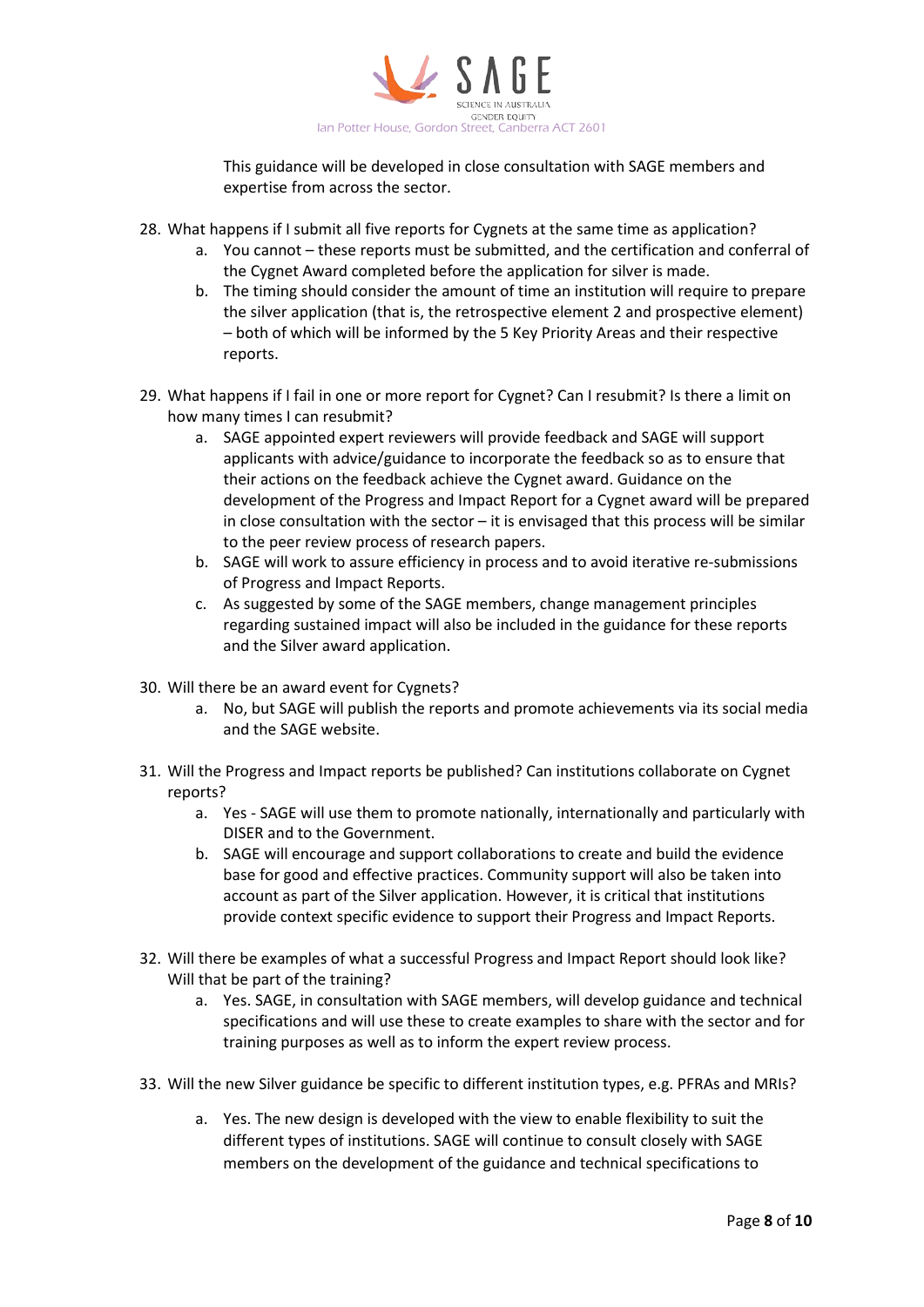

b. support effective implementation of the new design.

## **Expert and Peer Reviews**

- 34. Will peer review be required for all Cygnets? How could you manage the organisation and timing of peer review for the Cygnets? Will this be onerous for the sector? Who will be on the expert panel?
	- a. All Progress and Impact reports will be reviewed by independent expert reviewers for the SAGE certification of Cygnet Awards.
	- b. It is anticipated that expert reviewers will be selected for subject areas and will be trained with guidance also available to support the review process. The process will be modelled on that applied by research journals; however, SAGE is looking at a number of models including that applied by the Australian Research Council for its Engagement and Impact framework.
	- c. The process will be designed to be efficient for the sector and SAGE. SAGE will consult the sector on this process. Also, insights to be gained from the evaluation of the SAGE peer review process (to commence around 10 June) will also be taken into consideration.

## **General Questions**

- 35. Has there been any work done to look at the intersection between SAGE Bronze/Silver awards and the Victorian GEA audit and requirements?
	- a. Yes. SAGE has been held discussions and briefings with the Victorian Government and has shared materials on the SAGE approach and developments.
	- b. SAGE will continue to engage with federal and state/territory governments to explore opportunities to reduce burden and leverage collaboration across initiatives aimed to advance gender equity, diversity and inclusion.
- 36. What is SAGE's advice for institutions who are struggling to maintain jobs (and thus meet gender targets) in the face of the pandemic?
	- a. SAGE encourages institutions to stay the course and continue to apply a gender lense in their approaches to assessing and responding to the impacts of COVID-19, and as they progress in implementing actions from their Bronze action plans.
	- b. The SAGE new design provides the required flexibility to enable institutions to reprioritise, where necessary, any of their actions to focus on changes priorities and to capture learnings and apply innovations in their approach to responding to COVID-19. The approach facilitates and supports collaborative approaches, from which institutions may be able to work more closely and cooperatively on sharing novel solutions to the challenges posed by COVID-19.
- 37. How can universities set out the context for other impacts from COVID-19 that (unlike number of staff) are beyond their direct control, e.g. changes to childcare responsibilities due to school closures?
	- a. As noted at answer to question 35, SAGE will continue to engage with national and state/territory Governments to support gender equity, diversity and inclusion. SAGE has continued to attract the support of the Federal Government, and as such can act as a conduit to raising issues that could impact national outcomes. This advocacy